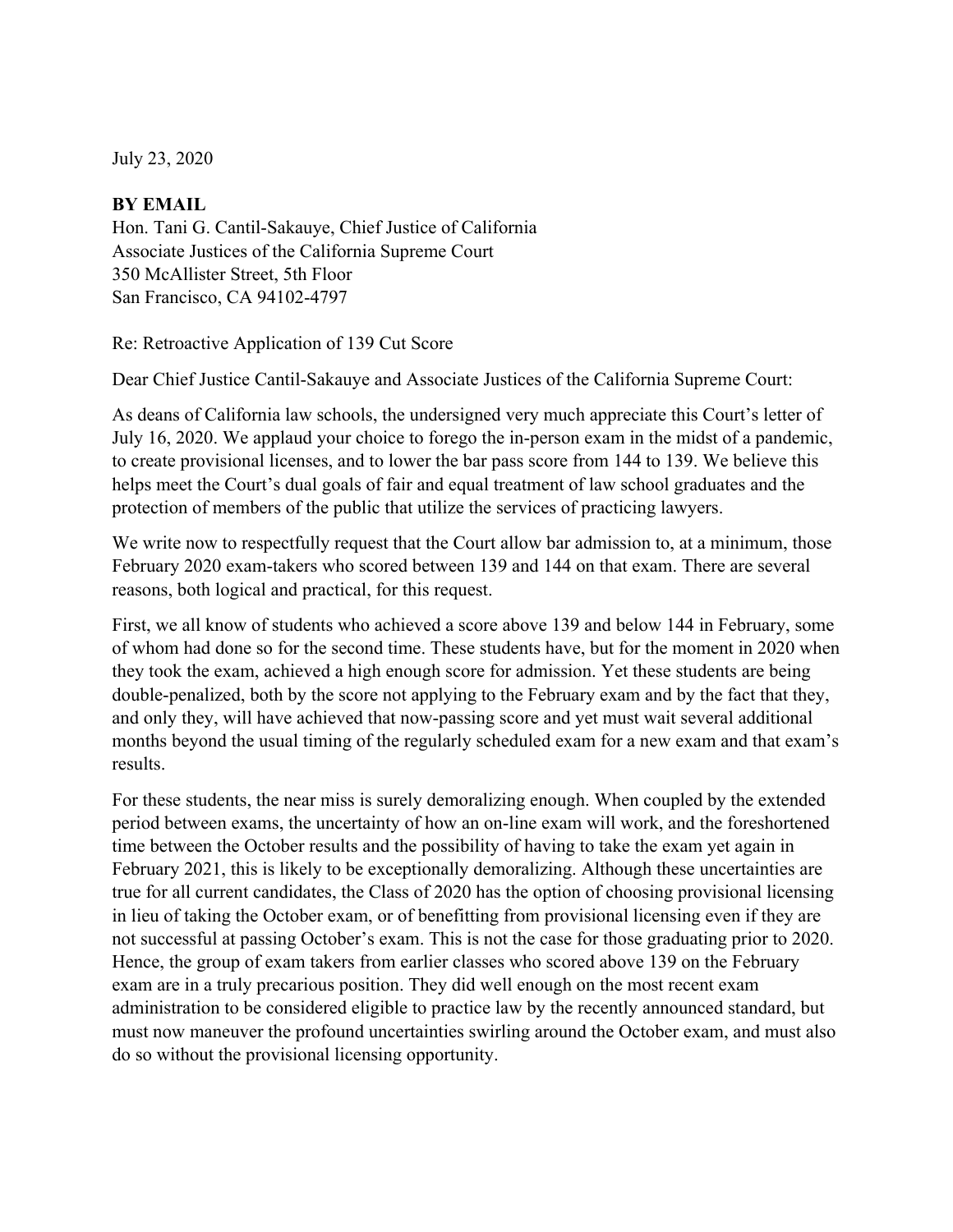Second, we understand why the Court has avoided granting diploma-privilege admission, citing among other things the wide variety of California law-school licensure. However, with respect to those scoring above the new cut score on the last given exam, licensure concerns are not an issue. They have already shown themselves to have achieved a score that meets California's new standard, and to have done so very recently. And, like the Class of 2020, they too have undoubtedly had their prospects and opportunities impacted by this global pandemic.

Third, while we don't have complete statistics, it is reasonable to suspect that the timing of the change in the "cut score" likely affected minorities – people of color – in greater proportion. We are engaged in a collaborative effort to improve the diversity of our bar members while maintaining the high quality of lawyering the Court rightly insists on. This effort would likely be enhanced by making the cut score change retroactive to the last administration. In addition, we know that this pandemic is having disproportionate effects on communities of color as well as disparate socioeconomic effects. It is therefore reasonable to believe that a number of those taking the bar exam again in October, including many candidates of color, have been disproportionately impacted by the pandemic and its effects. The costs for these graduates of having to take the bar yet again in the midst of this exceptionally challenging moment are clear; what genuine benefit to the public is achieved from putting them through that process, given that they received a score of 139 or better just a few months ago?

Finally, while the Court has already stated that the cut-score change will be applied prospectively, the letter does not rule out retroactive application. While we would welcome the possibility of broader retroactivity, we do think there is something distinctive about the February 2020 exam, such that including these bar-takers might not necessarily even be appropriately framed as retroactive, in the following sense: the February 2020 exam, and its exceptionally low passage rate and that rate's dramatic impact on minority candidates, likely contributed to some degree to the Court's recent decision to adjust the cut score. If this were a litigation case rather than an administrative issue, the decision of the Court would apply to that "case," though not cases decided previously. Here, the Court could apply the adjusted passing score to the February exam that played a role in inspiring the Court to lower the score without generally opening up the issue of wide retroactivity.

We believe that making the cut score retroactive in, at a minimum, this limited way fulfills the Court's goal of seeking to be fair to those recent graduates who have been adversely impacted by the uncertainties arising from the pandemic.

For all of these reasons, we strongly encourage the Court to consider the possibility of applying the 139-passing score to the February 2020 bar exam. We would be happy to provide any further information that might be helpful.

Respectfully,

# **Paul L. Caron**

Duane and Kelly Roberts Dean and Professor of Law Pepperdine University Rick J. Caruso School of Law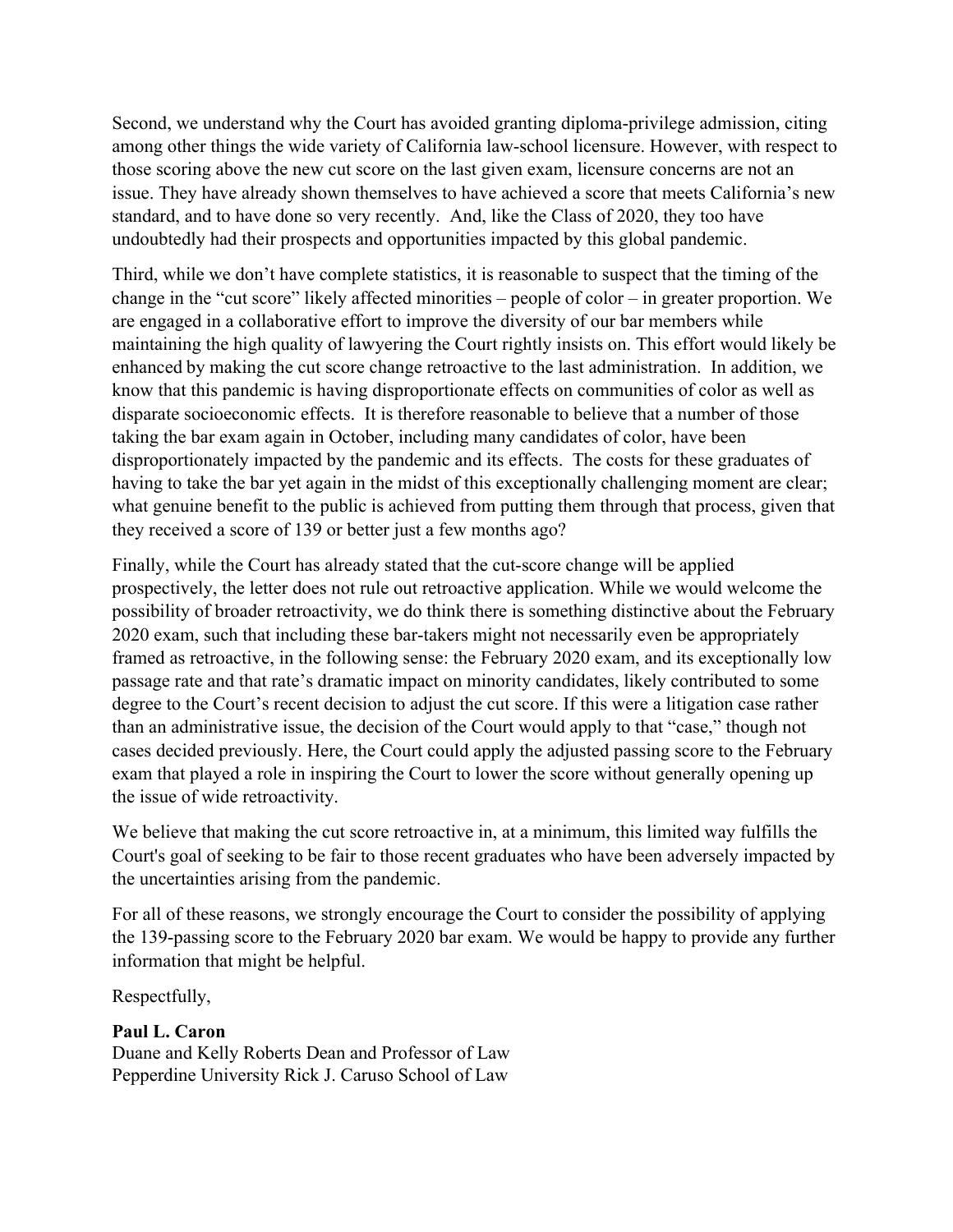#### **Erwin Chemerinsky**

Dean and Jesse H. Choper Distinguished Professor of Law University of California, Berkeley School of Law

### **Eric Christiansen**

Interim Dean and Professor of Law Golden Gate University, School of Law

# **Margaret A. Dalton**

Interim Dean and Professor of Law University of San Diego School of Law

### **Allen Easley**

Dean & Professor of Law Western State College of Law

#### **David L. Faigman**

Chancellor & Dean & John F. Digardi Professor of Law University of California Hastings College of the Law

# **Susan Freiwald**

Dean and Professor of Law University of San Francisco School of Law

#### **Andrew T. Guzman**

Dean and Carl Mason Franklin Chair in Law, & Professor of Law and Political Science University of Southern California, Gould School of Law

#### **Anna M. Han**

Interim Dean and Professor of Law Santa Clara University, School of Law

#### **Rudolph C. Hasl**  Former Dean

Whittier School of Law

# **Kevin S. Marshall**

Dean and Professor of Law University of La Verne College of Law

### **Jenny S. Martinez**  Richard E. Lang Professor of Law & Dean Stanford University, School of School